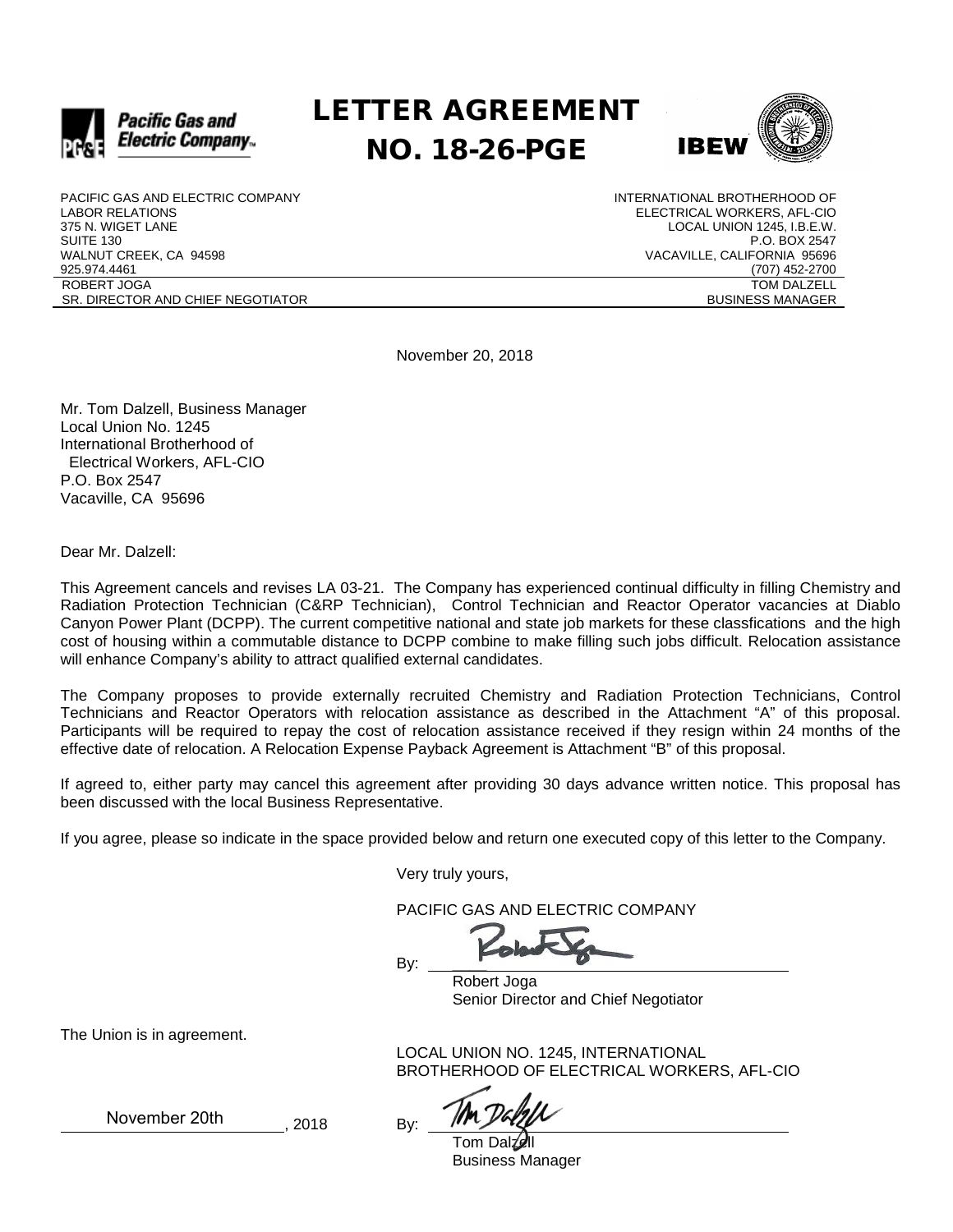Mr. Tom Dalzell -2- LA 18-26-PGE Attachment 1 en de la provincia de la provincia de la provincia de la provincia de la provincia de la provincia de la provi

## Attachment "A", Letter Agreement No. 18-XX-PGE Relocation **Assistance Package Summary**

### **General Eligibility:**

- 1. The C&RP Technician, Control Technician and Reactor Operator Relocation Benefit is intended for new hires NOT eligible for a relocation benefit from prior employer (i.e., U.S. Military). If a newly hired C&RP Technician, Control Technician and Reactor Operator is eligible for relocation from a prior employer, the C&RP Technician, Control Technician and Reactor Operator Relocation Benefit will supplement the other relocation program so that the total benefit does not exceed the C&RP Technician, Control Technician and Reactor Operator Relocation benefit.
- 2. Eligibility will be limited to newly hired C&RP Technicians, Control Technicians and Reactor Operators whose primary residence prior to PG&E employment is more than 50 miles from Diablo Canyon Power Plant. Additionally, subject to conditions below:
- $\Box$  The new commute must exceed the old commute by at least 50 miles.
- $\Box$  The relocation must result in a commute that is substantially reduced, that is by at least 50 percent. The new residence must be closer to the new headquarters than the former residence. Mileage will be verified using Mapquest.
- $\Box$  Moves over 100 miles require the new residence to be within 50 miles of the new headquarters.
- $\Box$  Moves less than 100 miles require that the commute be reduced by at least 50 percent.
- $\Box$  Relocation of primary residence must occur within one year from the effective date of hire. Establishing a permanent residence is defined as the employee **and** family establishing a permanent tax base. Traveling back to the principle residence on weekends from an apartment, mobile home, motor home, rented room or company housing will not qualify for relocation assistance.

| <b>Relocation Assistance</b>         | <b>Benefit</b> |
|--------------------------------------|----------------|
| Lump Sum                             | Yes $(1)$      |
| Household Move - Weight              | Actual         |
| <b>Household Storage</b>             | 30 days        |
| Delivery Out Of Storage              | Yes            |
| Relocation Expense Payback Agreement | Required       |

### Notes:

1. Computed by the Relocation Department based on distance. Employees are encouraged to use these funds to cover expenses they may incur for house hunting, enroute and interim living expenses. Within California \$2.50/mile + \$500. Outside California \$2.50/mile only.